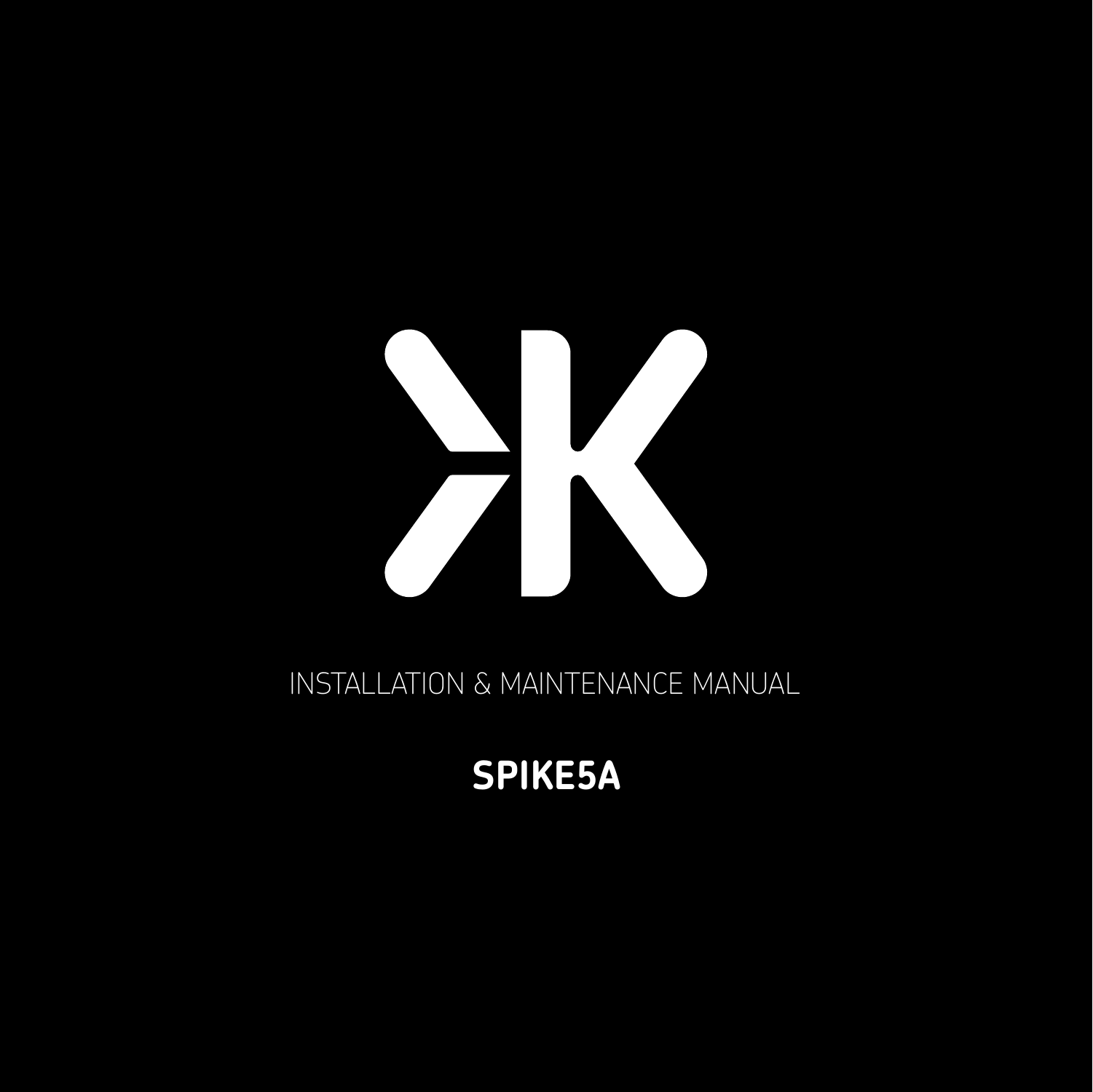#### **GENERAL INSTRUCTIONS**

**These instructions should be read carefully and retained by the end-user after installation for future reference and maintenance.** 

**These instructions should be used to aid the installation of the following product: SPIKE5A** 

#### **SAFETY**

- This product must be installed in accordance with the latest edition of the IEE Wiring Regulations (BS7671) and current Building Regulations. If in any doubt, consult a qualified electrician
- Please isolate mains prior to installation or maintenance
- Check the total load on the circuit (including when this luminaire is fitted) does not exceed the rating of the circuit cable, fuse or circuit breaker
- Please note the IP (Ingress Protection) rating of this luminaire when deciding the location for installation
- This product is Class I and must be earthed
- This product is IP65 rated

## **INSTALLATION**

Note - If this product is being used in conjunction with an external PIR or sensor, please confirm with the manufacturer of the sensors that they are compatible with LED luminaires.

- Provide power to the required point of installation (refer to BS7671 for correct cabling methods). Suitable IP rated junction boxes should be used where required
- The power source connections should be local and accessible via a suitable IP rated enclosure
- Choose a position for the luminaire ensuring the ground is suitable to firmly hold the spike and luminaire in position. Check the ground is not liable to flooding and the spike does not infringe with any underground pipes or cables (see Fig. 1)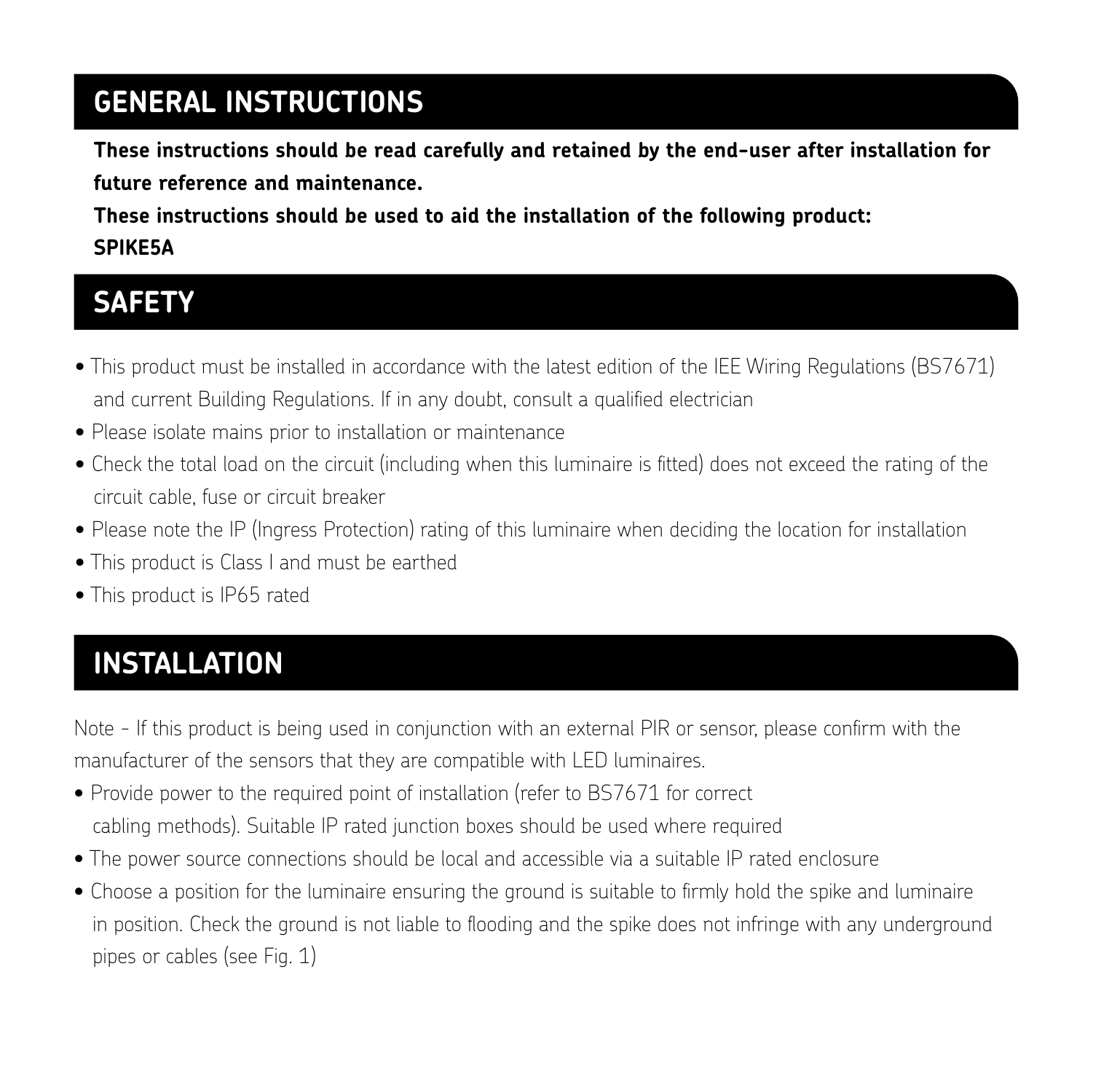

- The body of the product should not rest directly on the ground
- $\bullet$  The preinstalled cable supplied is for above-ground use only. Cables that are to be routed within walls or below ground must be protected by means of suitable conduit or trunking (see Fig. 2)



- **Fig. 2**
- For wall mounting, using the bracket as a template, mark the location for, and drill the fixing holes ensuring Fig. 2 not to infringe with any gas/water pipes or electrical cables (see Fig. 3)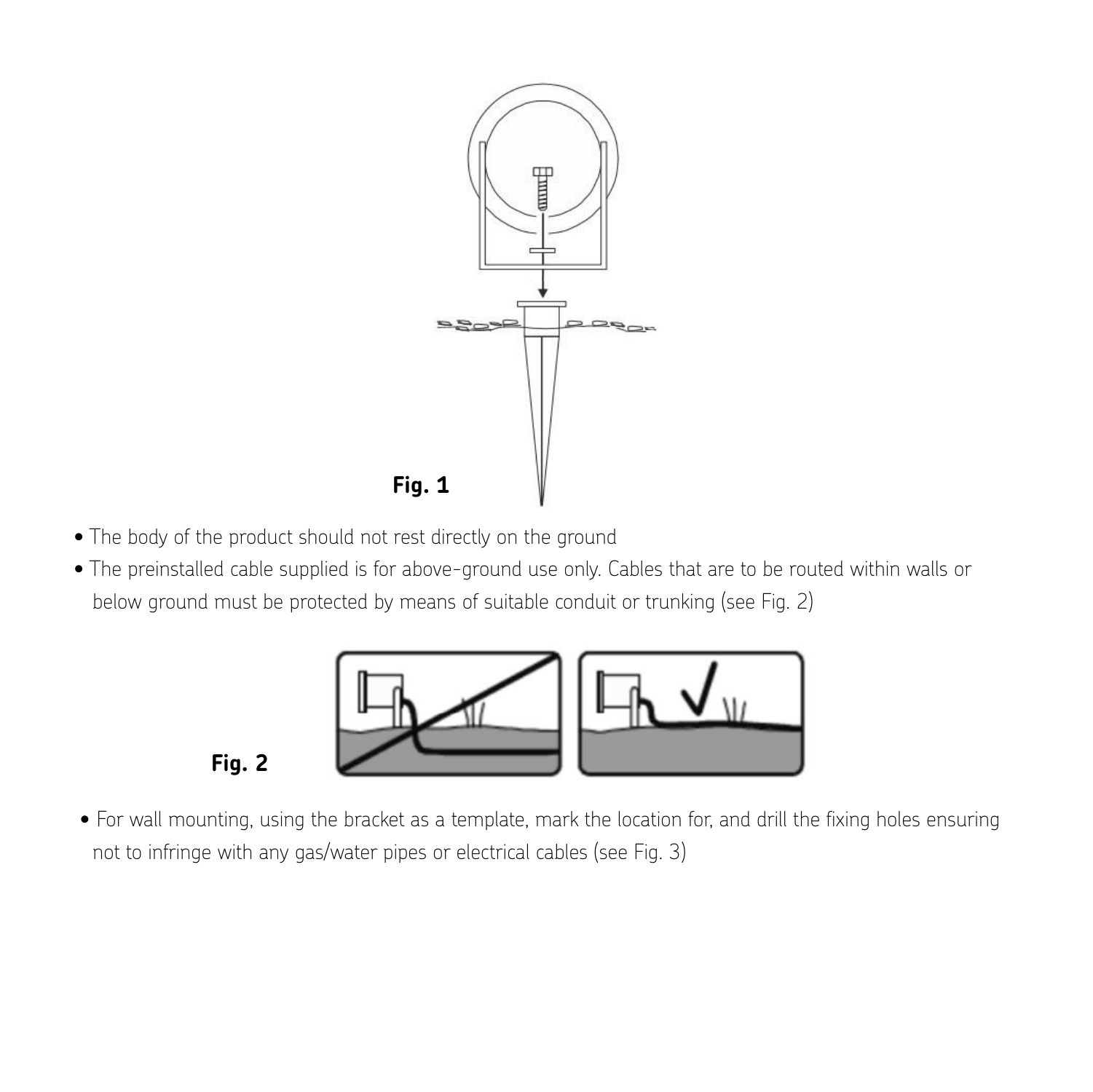

- Connect the luminaire to the mains supply ensuring the correct polarity is observed:  $L -$  Live (brown), E – Earth (green/yellow), N – Neutral (blue)
- Switch on and check for correct operation

#### **Fig. 3**

#### **WARNING** • Connect the luminaire to the mains supply ensuring the correct polarity is observed: L – Live (brown),

This luminaire must be disconnected from the circuit if subjected to any high voltage or insulation resistance testing. Irreparable damage will occur if this instruction is not followed.

This product is not suitable for installation in or near a coastal or marine environment.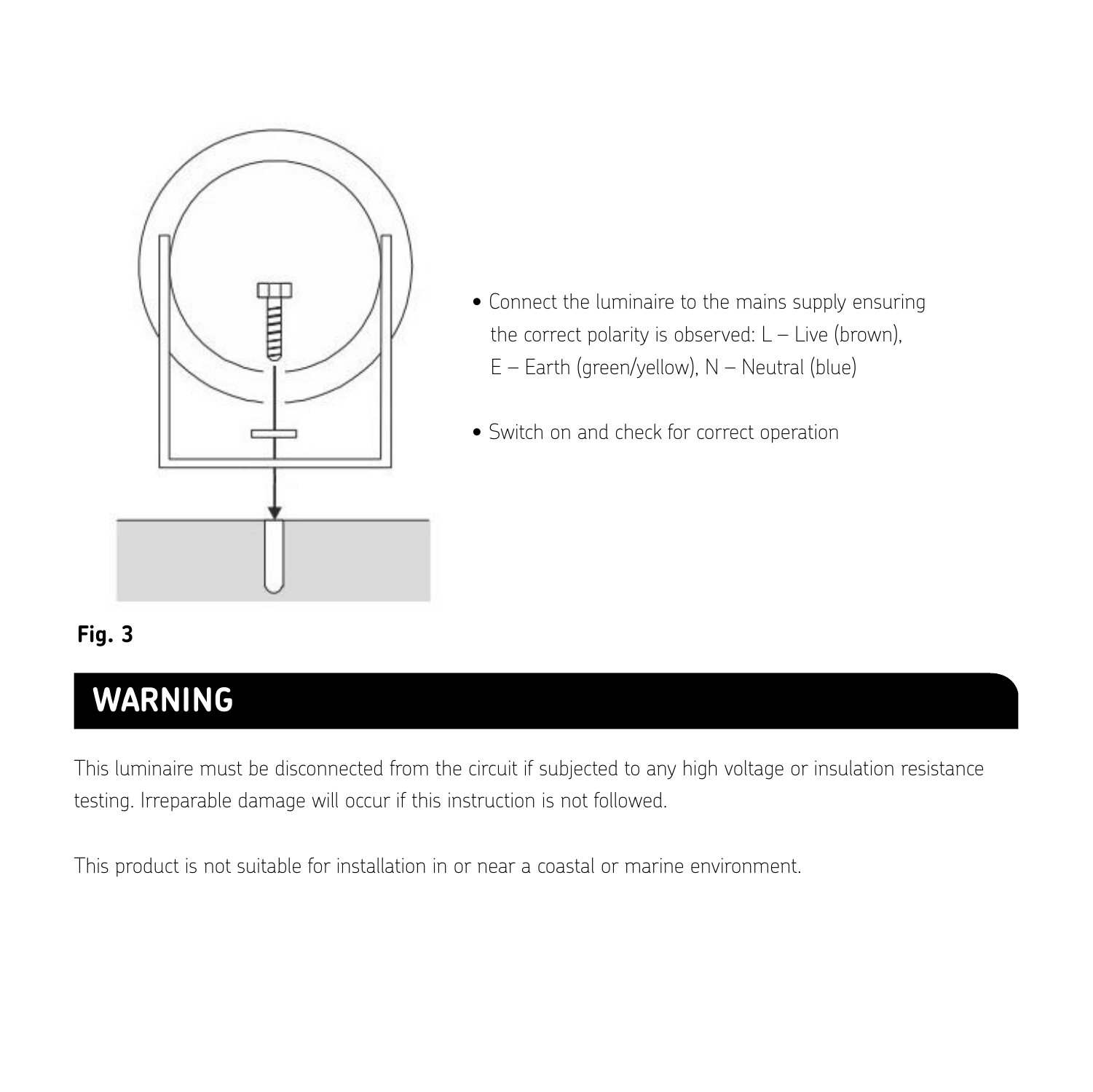# **GENERAL**

The light source of this luminaire is not replaceable; when the light source reaches its end of life the whole luminaire should be replaced.

Clean the external surfaces with a damp cloth using a mild solution of detergent and warm water only, do not use aggressive cleaning products or solvents which may damage the product.

Do not use any source of high-pressure washers to maintain or clean this product.

A light film of acid free oil is recommended after installation and maintained periodically (2-3 times a year) to aid corrosion prevention.

This product is non-dimmable.

This product should be recycled in the correct manner when it reaches the end of its life. Check local authorities for where facilities exist.

## **WARRANTY**

This product has a warranty of 2 years from the date of purchase. Failure to install this product in accordance with the current edition of the IEE Wiring Regulations (BS7671), improper use, or removal of the batch code will invalidate the warranty. If this product should fail within its warranty period, it should be returned to the place of purchase for a free of charge replacement. ML Accessories does not accept responsibility for any installation costs associated with the replacement product. Your statutory rights are not affected. ML Accessories reserve the right to alter product specification without prior notice.